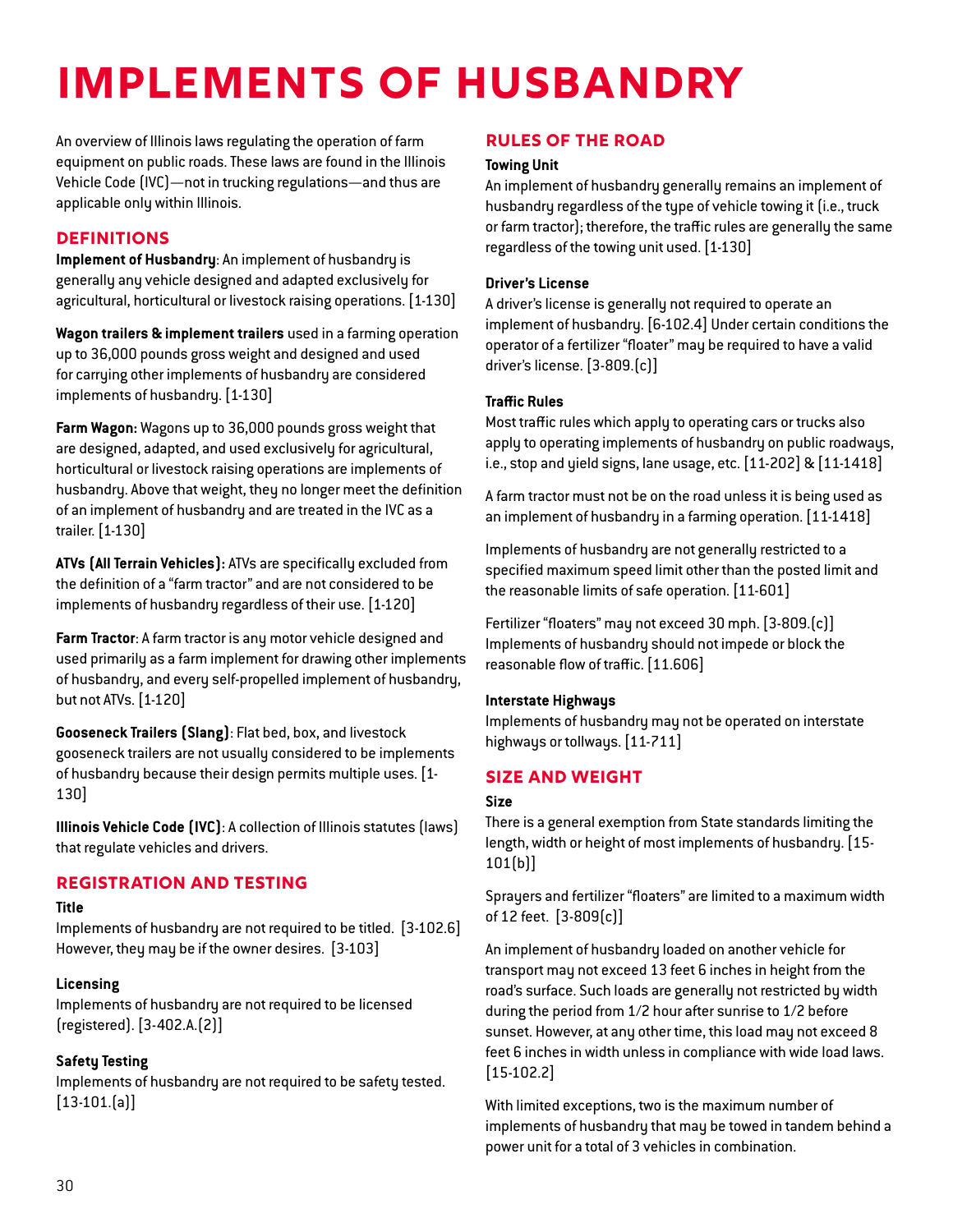## **Weight**

Implements of husbandry are generally not subject to the axle weight limits that apply to trucks and trailers. [15-101[b]]

Despite this exemption, the implement operator and/or owner can be held liable for damage to roads or bridges caused by the implement. [15.318]

Implements of Husbandry are generally considered to be subject to weight postings on bridges. [15-317] & [15-111]

Farm wagons, farm trailers, nurse tanks, sprayers and fertilizer equipment—and their loads—are restricted to 36,000 pounds gross weight or less. [1-130]

## **Markings**

#### **SMV Emblem**

The SMV emblem is required to be displayed on implements of husbandry any time they are on a public road—day or night. It must be mounted at or near the center of the rear of the

implement and must be no less than 4 feet nor more than 10 feet from its bottom edge to the road's surface. SMV emblems may be used only on implements of husbandry, animal drawn vehicles, and special mobile equipment. Any other use is illegal and subject to a fine.

#### **Conspicuity**

This reflective marking is included in ASABE standards and applies to newer farm equipment. It is the slow-moving vehicle equivalent of the night-time red and white reflective markings seen on large trucks. There is one major difference:

Conspicuity markings on farm equipment consists of alternating retro-reflective red and fluorescent orange horizontal bars across the rear of the implement. Each is 2 inches by 9 inches. (**Do not use red and white – that is for high-speed vehicles**.)

The marking may have gaps of up to 6 feet and should extend to within 16 inches of the left and right extremities. The SMV emblem may be counted as part of the conspicuity marking.

| <b>BRAKES</b>           | Keep dual brake pedals locked when traveling on the road.                                                                                                                                                                                                                                                                                                               |
|-------------------------|-------------------------------------------------------------------------------------------------------------------------------------------------------------------------------------------------------------------------------------------------------------------------------------------------------------------------------------------------------------------------|
| <b>LANE USAGE</b>       | As much as practical, keep your equipment completely in your lane. Your equipment must not interfere with<br>traffic in an adjoining lane. On a busy two-lane highway or narrow road, pull over when possible to let traffic<br>backed up behind you pass safely. Wide equipment should be folded or loaded as its design was intended for<br>transport between fields. |
| <b>HITCHES</b>          | Always connect the implement at a point lower than the rear axle of the tractor. Use a hitch pin that has a<br>locking device to keep the pin in place. Two safety chains should be used to connect the tongue of a farm<br>wagon, wagon trailer, implement trailer, nurse tank, or fertilizer buggy to the towing vehicle.                                             |
| <b>REFLECTORS</b>       | Keep all reflectors, lights, and slow-moving vehicle emblems clean and free of dust or mud. Replace faded<br>SMV emblems with a new emblem meeting ASABE standards.                                                                                                                                                                                                     |
| <b>MUD &amp; DEBRIS</b> | Clean off your vehicles before leaving the field so they do not track mud or other debris onto the road. If your<br>vehicle deposits mud or debris on the road, it is your responsibility to clean it off.                                                                                                                                                              |

## **Lights**

#### **Lights If manufactured before January 1, 2003**

Lights are required on implements of husbandry when on the road between sunset and sunrise. [12-205]

On older equipment, they must include:

- At least two white headlights on the towing unit. [12- 205.1]
- Two red taillights (may not flash except as turn signal). [12- 205]
- At least one oscillating, rotating or flashing amber light visible to the rear, mounted as high as practical. [12-205.1] & [12-215(b)11]

#### **Lights on Implement Combinations**

If the implement(s) being towed partially or fully obscures the taillights and/or the SMV emblem mounted on the towing vehicle, the lights and markings must then be mounted on the back of the rearmost implement in tow.

The flashing amber light(s) must be mounted on the rear-most implement in tow. [12-205.1]

## **Lighting & marking requirements for equipment manufactured in 2003 or later-Based on ASABE standard S279.11**

Two flashing amber lights and two white headlights must be visible to the front.